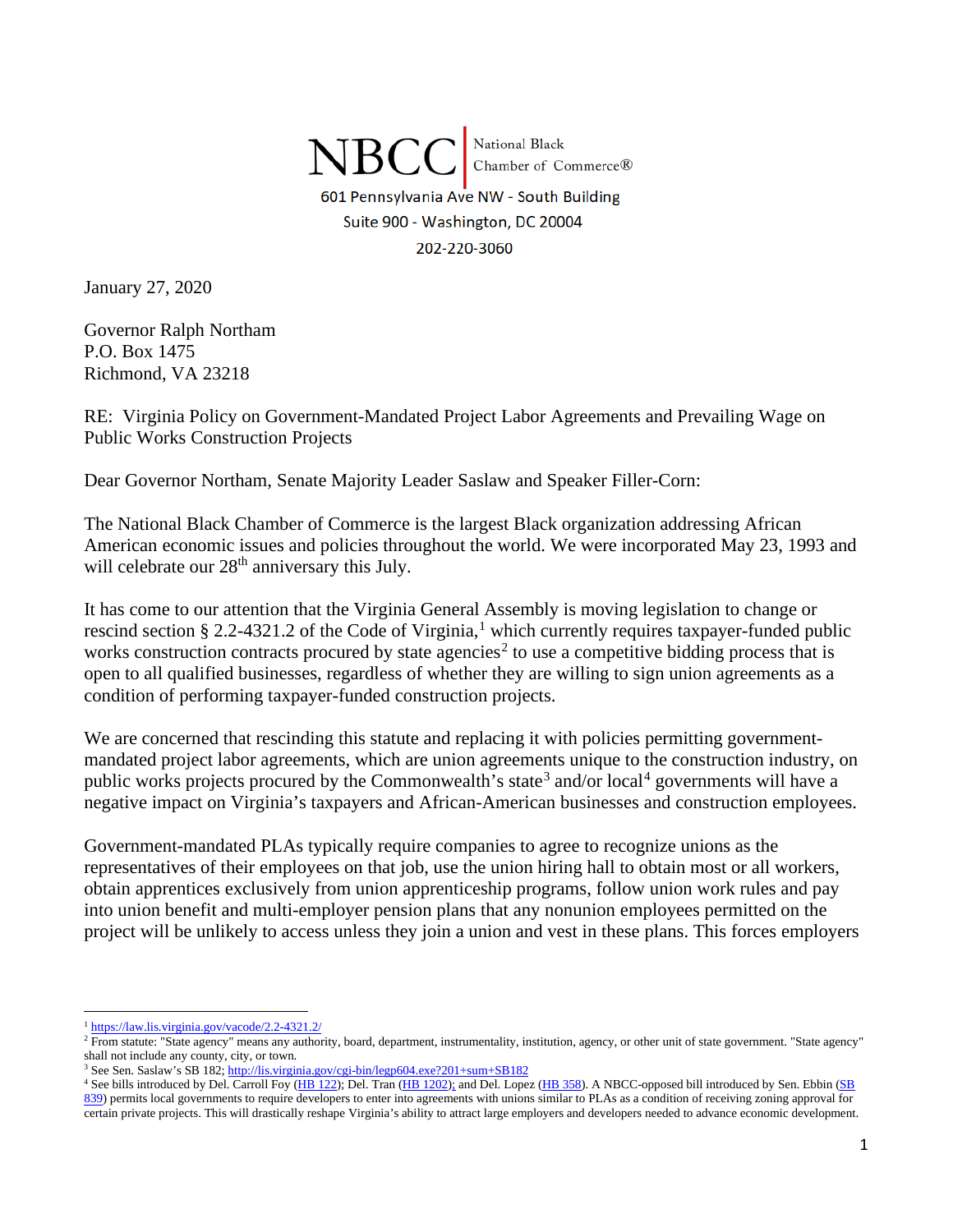of nonunion workers to pay "double benefits" into existing plans and union plans, and places firms opposed to these costly provisions at a significant competitive disadvantage.[5](#page-1-0)

Government-mandated PLAs harm the few, if any, nonunion construction workers allowed to work on a PLA jobsite. Research has found that employees of nonunion contractors who are forced to perform under government-mandated PLAs and contribute into union benefits plans suffer a reduction in their take-home pay that is conservatively estimated at 20 percent.<sup>[6](#page-1-1)</sup> In addition, nonunion construction workers are forced to pay union dues and/or join a union if they want to work on the project and receive union benefits earned during the project. This is wage theft, which will harm the families of Virginians working in the construction industry.

The effect of government-mandated PLAs is that they discourage competition from Virginia's qualified contractors and the 9[7](#page-1-2).8% of Virginia's construction workforce<sup>7</sup> that chooses not to join a union to rebuild their communities. Government-mandated PLAs are opposed by the NBCC because almost all minority-owned contracting firms are not affiliated with unions. African American-owned contracting firms are typically small businesses and employ their own core workforce of skilled construction workers, who are not unionized and are generally more diverse than construction workers coming from union hiring halls.

Despite efforts of various construction trade unions to diversify their membership over the years, they simply are not recruiting enough African-American members into the trades. In addition, claims that a PLA can be a tool to ensure minority construction workers and businesses are used on a public project is a farce. These goals can be achieved via contracting and workforce requirements independent of a discriminatory PLA mandate.

Government neutrality toward whether a construction contractor has an agreement with a labor organization is the best way to ensure fair and open competition on taxpayer-funded public works projects. This inclusive policy also benefits taxpayers, as research has shown government-mandated PLAs can increase the cost of taxpayer-funded school construction by 12% to 1[8](#page-1-3)%.<sup>8</sup>

Finally, it has come to our attention that several bills requiring prevailing wage on state- and/or locally<sup>[9](#page-1-4)</sup> procured construction projects are also moving through the Virginia legislature. The NBCC opposes the practice of forcing contractors to pay wages and benefits at rates determined by the U.S. Department of Labor via the federal Davis-Bacon Act. The NBCC opposes the Davis-Bacon Act and prevailing wage laws enacted in 27 states because these federal and state laws remain one of the last vestiges of Jim Crow.

<span id="page-1-0"></span><sup>5</sup> An October 2009 report by Dr. John R. McGowan, *The Discriminatory Impact of Union Fringe Benefit Requirements on Nonunion Workers Under Government-Mandated Project Labor Agreements*, finds that employers that offer their own benefits, including health and pension plans, often continue to pay for existing programs as well as into union programs under a PLA. The McGowan report found that nonunion contractors are forced to pay in excess of 25% in benefit costs above and beyond existing prevailing wage laws as a result of "double payment" of benefit costs. See *[New Report Finds PLA Pension](http://thetruthaboutplas.com/2009/10/24/new-report-finds-pla-pension-requirements-steal-from-employee-paychecks-harm-employers-and-taxpayers/)  [Requirements Steal from Employee Paychecks, Harm Employers and Taxpayers](http://thetruthaboutplas.com/2009/10/24/new-report-finds-pla-pension-requirements-steal-from-employee-paychecks-harm-employers-and-taxpayers/)*, Oct. 24, 2009.

<span id="page-1-1"></span> $\overline{6}$  The McGowan report found employees of nonunion contractors who are forced to perform under government-mandated PLAs suffer a reduction in their take-home pay that is conservatively estimated at 20%. In addition, PLAs force employers to pay employee benefits into union-managed funds, but employees will never see the benefits of the employer contributions unless they join a union and become vested in these plans. See

<span id="page-1-2"></span>TheTruthAboutPLAs.com, *[New Report Finds PLA Pension Requirements Steal from Employee Paychecks, Harm Employers and Taxpayers](http://thetruthaboutplas.com/2009/10/24/new-report-finds-pla-pension-requirements-steal-from-employee-paychecks-harm-employers-and-taxpayers/)*, Oct. 24, 2009. <sup>7</sup> Just 2.2% of Virginia's construction workforce belonged to a union in 2018. See UnionStats.com, Table II, *State*: Union Membership, Coverage, Density, and Employment by State and Sector, 1983-2018, Barry Hirsch (Andrew Young School of Policy Studies, Georgia State University) and David Macpherson

<span id="page-1-3"></span><sup>(</sup>Department of Economics, Trinity University), accessed Jan. 20, 2020. <sup>8</sup> See research about the impact of government-mandated PLAs on school construction costs at[: http://beaconhill.org/labor-economics/.](http://beaconhill.org/labor-economics/)

<span id="page-1-4"></span><sup>&</sup>lt;sup>9</sup> See bills introduced by Sen. Saslaw [\(SB 8\)](http://lis.virginia.gov/cgi-bin/legp604.exe?201+sum+SB8), Sen. Favola [\(SB 180\)](http://lis.virginia.gov/cgi-bin/legp604.exe?201+cab+SC10108SB0180+SBREF), Del. Kory [\(HB 114\)](http://lis.virginia.gov/cgi-bin/legp604.exe?201+sum+HB114), Del. Carroll Foy [\(HB 833\)](http://lis.virginia.gov/cgi-bin/legp604.exe?ses=201&typ=bil&val=hb833), and Del. Tran [\(HB 1203\)](http://lis.virginia.gov/cgi-bin/legp604.exe?201+sum+HB1203).